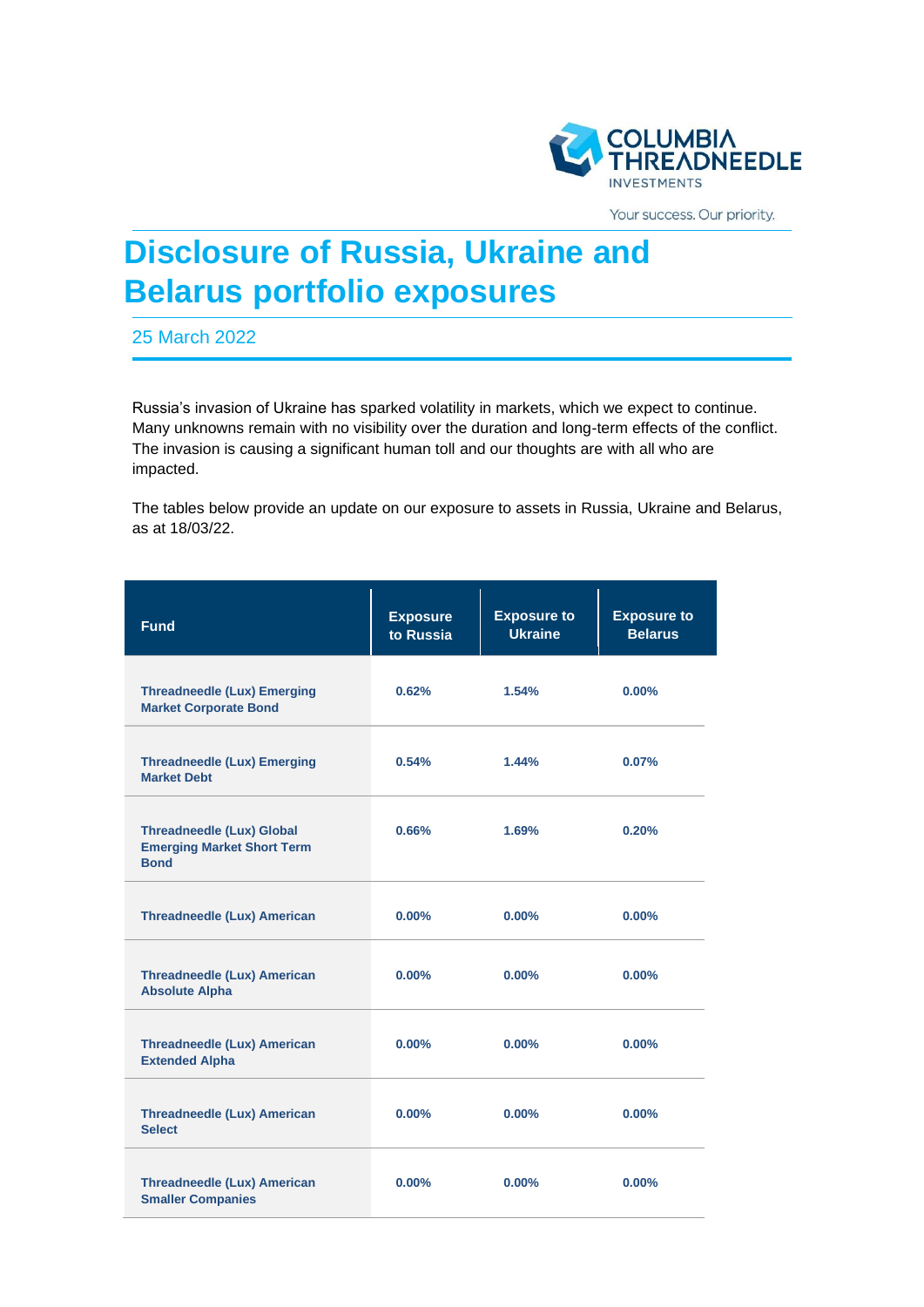| Fund                                                                    | <b>Exposure</b><br>to Russia | <b>Exposure to</b><br><b>Ukraine</b> | <b>Exposure to</b><br><b>Belarus</b> |
|-------------------------------------------------------------------------|------------------------------|--------------------------------------|--------------------------------------|
| <b>Threadneedle (Lux) Asia</b><br><b>Contrarian Equity</b>              | $0.00\%$                     | $0.00\%$                             | $0.00\%$                             |
| <b>Threadneedle (Lux) Asia Equities</b>                                 | $0.00\%$                     | $0.00\%$                             | $0.00\%$                             |
| <b>Threadneedle (Lux) Asian Equity</b><br><b>Income</b>                 | $0.00\%$                     | $0.00\%$                             | $0.00\%$                             |
| <b>Threadneedle (Lux) Credit</b><br><b>Opportunities</b>                | $0.00\%$                     | $0.00\%$                             | $0.00\%$                             |
| <b>Threadneedle (Lux) Emerging</b><br><b>Market ESG Equities</b>        | $0.00\%$                     | $0.00\%$                             | $0.00\%$                             |
| <b>Threadneedle (Lux) Enhanced</b><br><b>Commodities</b>                | $0.00\%$                     | $0.00\%$                             | $0.00\%$                             |
| Threadneedle (Lux) Euro Dynamic<br><b>Real Return</b>                   | $0.00\%$                     | $0.00\%$                             | $0.00\%$                             |
| <b>Threadneedle (Lux) European</b><br><b>Corporate Bond</b>             | $0.00\%$                     | $0.00\%$                             | $0.00\%$                             |
| <b>Threadneedle (Lux) European</b><br><b>High Yield Bond</b>            | $0.00\%$                     | $0.00\%$                             | $0.00\%$                             |
| <b>Threadneedle (Lux) European</b><br><b>Select</b>                     | $0.00\%$                     | $0.00\%$                             | $0.00\%$                             |
| <b>Threadneedle (Lux) European</b><br><b>Short-Term High Yield Bond</b> | $0.00\%$                     | $0.00\%$                             | 0.00%                                |
| <b>Threadneedle (Lux) European</b><br><b>Smaller Companies</b>          | $0.00\%$                     | $0.00\%$                             | $0.00\%$                             |
| <b>Threadneedle (Lux) European</b><br><b>Social Bond</b>                | $0.00\%$                     | $0.00\%$                             | 0.00%                                |
| <b>Threadneedle (Lux) European</b><br><b>Strategic Bond</b>             | $0.00\%$                     | $0.00\%$                             | $0.00\%$                             |
| <b>Threadneedle (Lux) Flexible Asian</b><br><b>Bond</b>                 | $0.00\%$                     | $0.00\%$                             | $0.00\%$                             |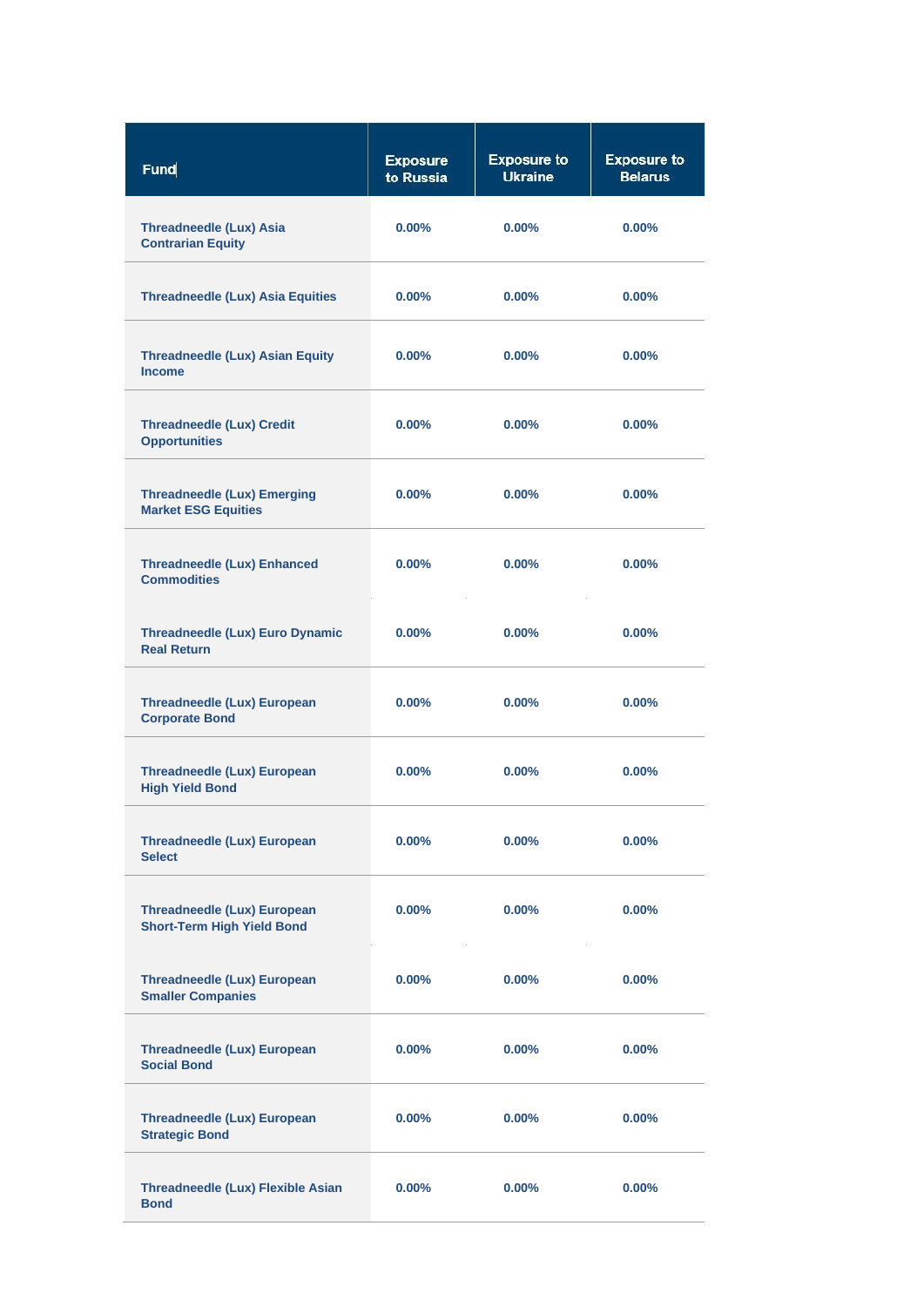| Fund                                                                                       | <b>Exposure</b><br>to Russia | <b>Exposure to</b><br><b>Ukraine</b> | <b>Exposure to</b><br><b>Belarus</b> |
|--------------------------------------------------------------------------------------------|------------------------------|--------------------------------------|--------------------------------------|
| <b>Threadneedle (Lux) Global</b><br><b>Corporate Bond</b>                                  | $0.00\%$                     | $0.00\%$                             | $0.00\%$                             |
| <b>Threadneedle (Lux) Global</b><br><b>Dynamic Real Return</b>                             | $0.00\%$                     | $0.00\%$                             | $0.00\%$                             |
| <b>Threadneedle (Lux) Global</b><br><b>Emerging Market Equities</b>                        | $0.00\%$                     | $0.00\%$                             | $0.00\%$                             |
| <b>Threadneedle (Lux) Global Equity</b><br><b>Income</b>                                   | $0.00\%$                     | $0.00\%$                             | $0.00\%$                             |
| <b>Threadneedle (Lux) Global</b><br><b>Extended Alpha</b>                                  | $0.00\%$                     | $0.00\%$                             | $0.00\%$                             |
| <b>Threadneedle (Lux) Global Focus</b>                                                     | $0.00\%$                     | $0.00\%$                             | $0.00\%$                             |
| <b>Threadneedle (Lux) Global</b><br><b>Investment Grade Credit</b><br><b>Opportunities</b> | $0.00\%$                     | $0.00\%$                             | $0.00\%$                             |
| <b>Threadneedle (Lux) Global Multi</b><br><b>Asset Income</b>                              | $0.00\%$                     | $0.00\%$                             | $0.00\%$                             |
| <b>Threadneedle (Lux) Global Select</b>                                                    | $0.00\%$                     | $0.00\%$                             | $0.00\%$                             |
| <b>Threadneedle (Lux) Global</b><br><b>Smaller Companies</b>                               | $0.00\%$                     | $0.00\%$                             | 0.00%                                |
| <b>Threadneedle (Lux) Global</b><br><b>Technology</b>                                      | $0.00\%$                     | $0.00\%$                             | $0.00\%$                             |
| Threadneedle (Lux) Pan European<br><b>Absolute Alpha</b>                                   | $0.00\%$                     | $0.00\%$                             | $0.00\%$                             |
| Threadneedle (Lux) Pan European<br><b>Equity Dividend</b>                                  | $0.00\%$                     | $0.00\%$                             | $0.00\%$                             |
| Threadneedle (Lux) Pan European<br><b>ESG Equities</b>                                     | $0.00\%$                     | $0.00\%$                             | $0.00\%$                             |
| Threadneedle (Lux) Pan European<br><b>Small Cap Opportunities</b>                          | $0.00\%$                     | $0.00\%$                             | $0.00\%$                             |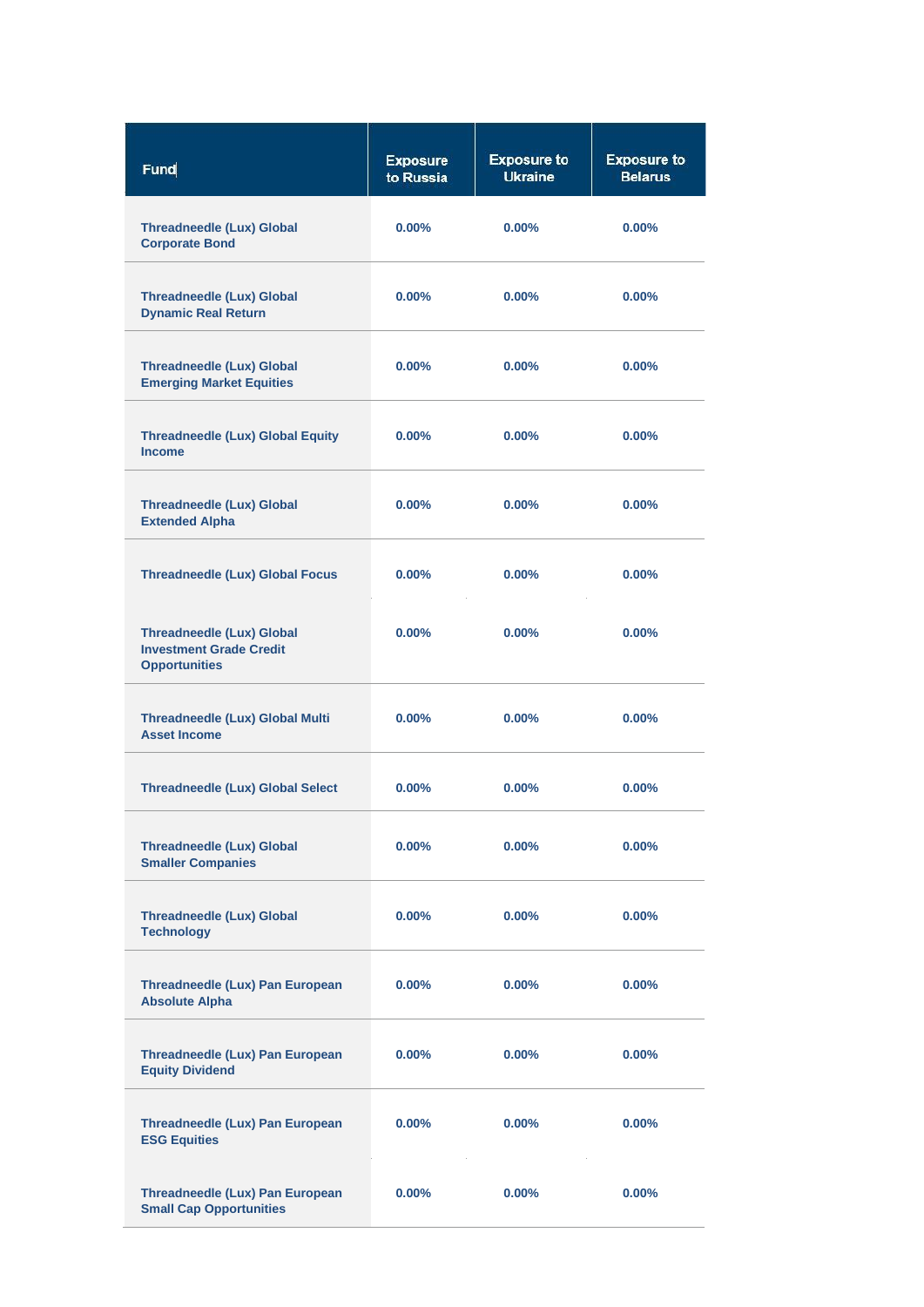| Fund                                                                                             | <b>Exposure</b><br>to Russia | <b>Exposure to</b><br><b>Ukraine</b> | <b>Exposure to</b><br><b>Belarus</b> |
|--------------------------------------------------------------------------------------------------|------------------------------|--------------------------------------|--------------------------------------|
| Threadneedle (Lux) Pan European<br><b>Smaller Companies</b>                                      | $0.00\%$                     | $0.00\%$                             | $0.00\%$                             |
| <b>Threadneedle (Lux) UK Equities</b>                                                            | $0.00\%$                     | $0.00\%$                             | $0.00\%$                             |
| <b>Threadneedle (Lux) UK Equity</b><br><b>Income</b>                                             | $0.00\%$                     | $0.00\%$                             | $0.00\%$                             |
| <b>Threadneedle (Lux) US Contrarian</b><br><b>Core Equities</b>                                  | $0.00\%$                     | $0.00\%$                             | 0.00%                                |
| <b>Threadneedle (Lux) US</b><br><b>Disciplined Core Equities</b>                                 | $0.00\%$                     | $0.00\%$                             | 0.00%                                |
| Threadneedle (Lux) US High Yield<br><b>Bond</b>                                                  | $0.00\%$                     | $0.00\%$                             | $0.00\%$                             |
| <b>Columbia Threadneedle (Lux)</b><br><b>Sustainable Outcomes Global</b><br><b>Equity</b>        | $0.00\%$                     | $0.00\%$                             | 0.00%                                |
| <b>Columbia Threadneedle (Lux)</b><br><b>Sustainable Outcomes Pan-</b><br><b>European Equity</b> | $0.00\%$                     | $0.00\%$                             | $0.00\%$                             |

Source: CITIABOR, as at 18 March 2022. Please note the exposure is based on securities with Belarus/Russia/Ukraine countries of domicile, country of risk (from Bloomberg) or Currency BYR/RUB/UAH. Certain Funds and/or share classes may not be available in all jurisdictions. This document must not be issued, circulated or distributed other than in circumstances which are in accordance with applicable local legislation.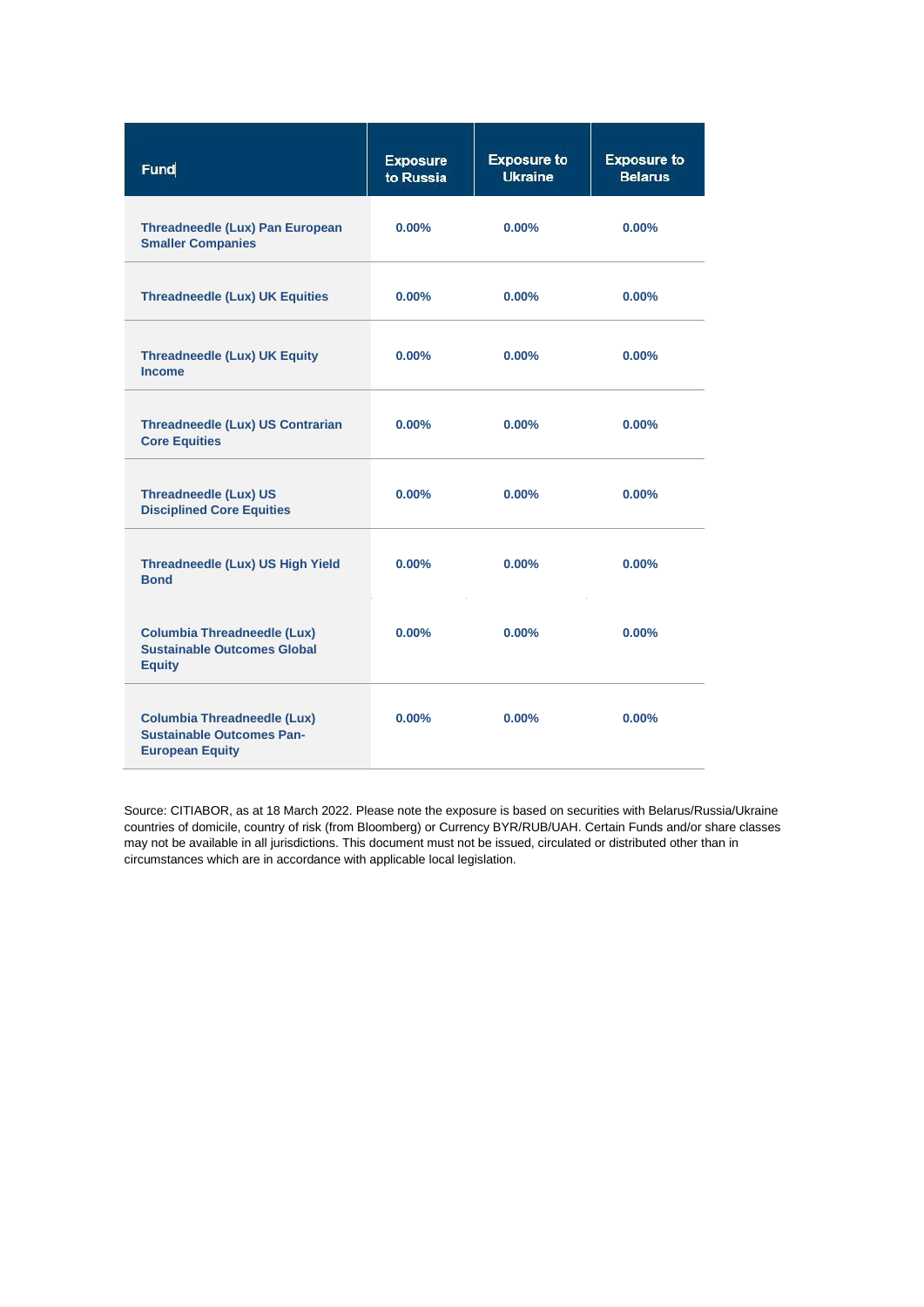

## **Important Information:**

## **The views expressed are as of the date given, may change as market or other conditions change and may differ from views expressed by other Columbia Threadneedle Investments (Columbia Threadneedle) associates or affiliates.**

This document is intended for informational purposes only and should not be considered representative of any particular investment. This should not be considered an offer or solicitation to buy or sell any securities or other financial instruments, or to provide investment advice or services. **Investing involves risk including the risk of loss of principal. Your capital is at risk.** Market risk may affect a single issuer, sector of the economy, industry or the market as a whole. The value of investments is not guaranteed, and therefore an investor may not get back the amount invested. **International investing** involves certain risks and volatility due to potential political, economic or currency fluctuations and different financial and accounting standards. **The securities included herein are for illustrative purposes only, subject to change and should not be construed as a recommendation to buy or sell. Securities discussed may or may not prove profitable.**  Actual investments or investment decisions made by Columbia Threadneedle and its affiliates, whether for its own account or on behalf of clients, may not necessarily reflect the views expressed. This information is not intended to provide investment advice and does not take into consideration individual investor circumstances. Investment decisions should always be made based on an investor's specific financial needs, objectives, goals, time horizon and risk tolerance. Asset classes described may not be suitable for all investors. **Past performance does not guarantee future results, and no forecast should be considered a guarantee either.** Information and opinions provided by third parties have been obtained from sources believed to be reliable, but accuracy and completeness cannot be guaranteed. This document and its contents have not been reviewed by any regulatory authority.

**In Australia**: Issued by Threadneedle Investments Singapore (Pte.) Limited ["TIS"], ARBN 600 027 414. TIS is exempt from the requirement to hold an Australian financial services licence under the Corporations Act and relies on Class Order 03/1102 in marketing and providing financial services to Australian wholesale clients as defined in Section 761G of the Corporations Act 2001. TIS is regulated in Singapore (Registration number: 201101559W) by the Monetary Authority of Singapore under the Securities and Futures Act (Chapter 289), which differ from Australian laws.

**In Singapore**: Issued by Threadneedle Investments Singapore (Pte.) Limited, 3 Killiney Road, #07-07, Winsland House 1, Singapore 239519, which is regulated in Singapore by the Monetary Authority of Singapore under the Securities and Futures Act (Chapter 289). Registration number: 201101559W. This document has not been reviewed by the Monetary Authority of Singapore.

**In Japan**: Issued by Columbia Threadneedle Investments Japan Co., Ltd. Financial Instruments Business Operator, The Director-General of Kanto Local Finance Bureau (FIBO) No.3281, and a member of Japan Investment Advisers Association.

**In Hong Kong**: Issued by Threadneedle Portfolio Services Hong Kong Limited 天利投資管理香港 有限公司. Unit 3004, Two Exchange Square, 8 Connaught Place, Hong Kong, which is licensed by the Securities and Futures Commission ("SFC") to conduct Type 1 regulated activities (CE:AQA779). Registered in Hong Kong under the Companies Ordinance (Chapter 622), No. 1173058.

**In the UK**: Issued by Threadneedle Asset Management Limited, registered in England and Wales, No. 573204. Registered Office: Cannon Place, 78 Cannon Street, London EC4N 6AG. Authorised and regulated in the UK by the Financial Conduct Authority.

**In the EEA**: Issued by Threadneedle Management Luxembourg S.A. Registered with the Registre de Commerce et des Sociétés (Luxembourg), Registered No. B 110242 44, rue de la Vallée, L-2661 Luxembourg, Grand Duchy of Luxembourg.